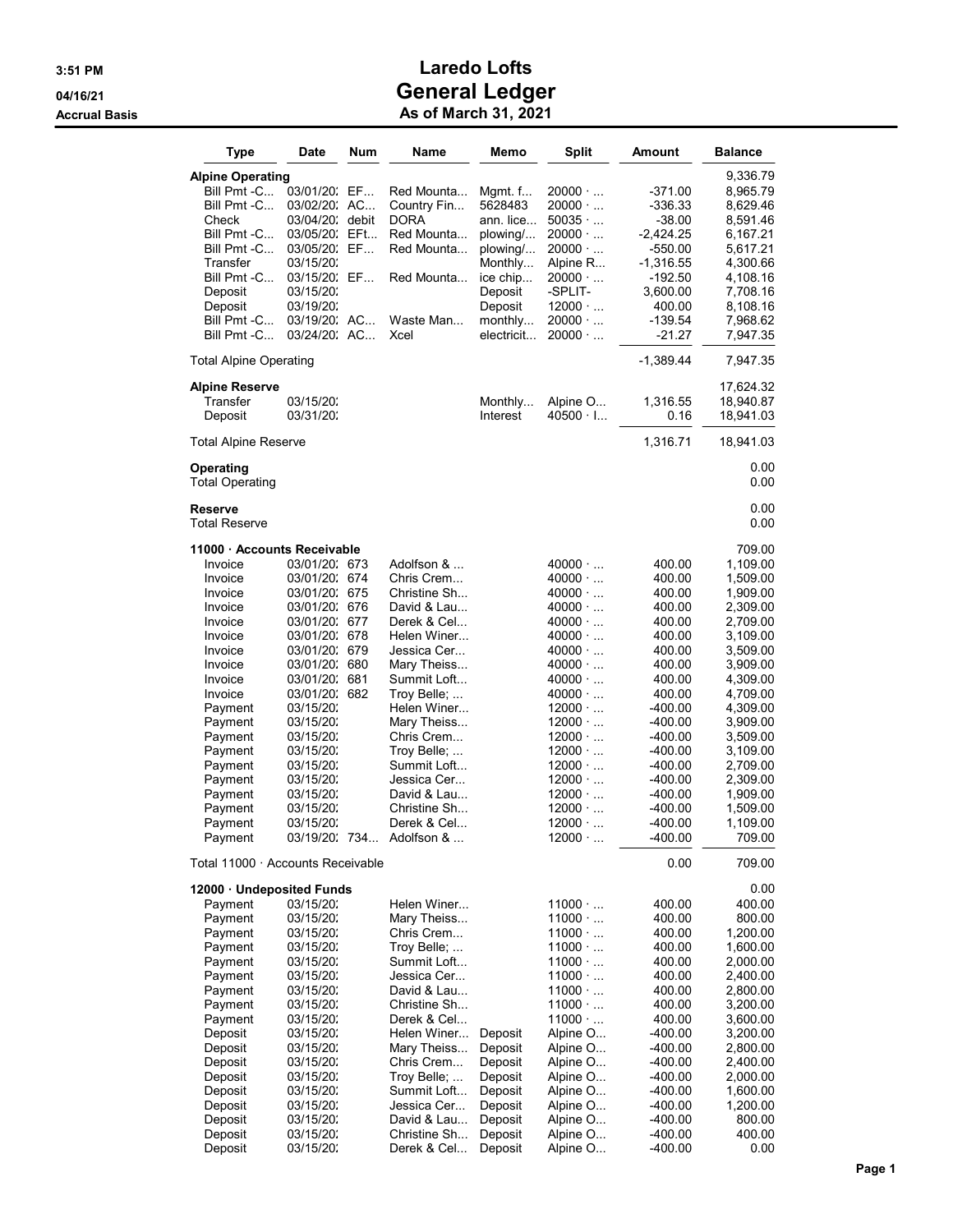| Type                                                                                                                                                                                                                                                    | Date                                                                                                                                                                                        | Num | Name                                                                                                                                                     | Memo                                                                                                                                     | <b>Split</b>                                                                                                                                                                                       | Amount                                                                                                                                    | <b>Balance</b>                                                                                                                                                                                                     |
|---------------------------------------------------------------------------------------------------------------------------------------------------------------------------------------------------------------------------------------------------------|---------------------------------------------------------------------------------------------------------------------------------------------------------------------------------------------|-----|----------------------------------------------------------------------------------------------------------------------------------------------------------|------------------------------------------------------------------------------------------------------------------------------------------|----------------------------------------------------------------------------------------------------------------------------------------------------------------------------------------------------|-------------------------------------------------------------------------------------------------------------------------------------------|--------------------------------------------------------------------------------------------------------------------------------------------------------------------------------------------------------------------|
| Payment<br>Deposit                                                                                                                                                                                                                                      | 03/19/20:<br>03/19/20. 734                                                                                                                                                                  | 734 | Adolfson &<br>Adolfson &                                                                                                                                 | Deposit                                                                                                                                  | $11000 \cdot $<br>Alpine O                                                                                                                                                                         | 400.00<br>$-400.00$                                                                                                                       | 400.00<br>0.00                                                                                                                                                                                                     |
| Total $12000 \cdot$ Undeposited Funds                                                                                                                                                                                                                   |                                                                                                                                                                                             |     |                                                                                                                                                          |                                                                                                                                          |                                                                                                                                                                                                    | 0.00                                                                                                                                      | 0.00                                                                                                                                                                                                               |
| 12100 Inventory Asset<br>Total 12100 · Inventory Asset                                                                                                                                                                                                  |                                                                                                                                                                                             |     |                                                                                                                                                          |                                                                                                                                          |                                                                                                                                                                                                    |                                                                                                                                           | 0.00<br>0.00                                                                                                                                                                                                       |
| 15000 · Furniture and Equipment<br>Total 15000 · Furniture and Equipment                                                                                                                                                                                |                                                                                                                                                                                             |     |                                                                                                                                                          |                                                                                                                                          |                                                                                                                                                                                                    |                                                                                                                                           | 0.00<br>0.00                                                                                                                                                                                                       |
| 17000 · Accumulated Depreciation<br>Total 17000 · Accumulated Depreciation                                                                                                                                                                              |                                                                                                                                                                                             |     |                                                                                                                                                          |                                                                                                                                          |                                                                                                                                                                                                    |                                                                                                                                           | 0.00<br>0.00                                                                                                                                                                                                       |
| 20000 · Accounts Payable<br>Bill<br>Bill<br>Bill Pmt -C<br>Bill Pmt -C<br>Bill Pmt -C<br>Bill Pmt -C<br>Bill<br>Bill Pmt -C<br>Bill Pmt -C<br>Bill<br>Bill<br>Bill Pmt -C                                                                               | 03/01/20:<br>03/01/20:<br>03/01/20: EF<br>03/02/20: AC<br>03/05/20: EFt<br>03/05/20: EF<br>03/09/20: 060<br>03/15/20: EF<br>03/19/20: AC<br>03/20/20: 5773<br>03/24/20: 726<br>03/24/20: AC |     | Country Fin<br>Red Mounta<br>Red Mounta<br>Country Fin<br>Red Mounta<br>Red Mounta<br>Waste Man<br>Red Mounta<br>Waste Man<br>Red Mounta<br>Xcel<br>Xcel | 5628483<br>Mgmt. $f$<br>Mgmt. $f$<br>5628483<br>plowing/<br>plowing/<br>monthly<br>ice chip<br>monthly<br>L&M 3<br>March e<br>electricit | $50210 \cdot$ I<br>$50100 \cdot $<br>Alpine O<br>Alpine O<br>Alpine O<br>Alpine O<br>50250<br>Alpine O<br>Alpine O<br>-SPLIT-<br>$50310 \cdot \ldots$<br>Alpine O                                  | -336.33<br>$-371.00$<br>371.00<br>336.33<br>2,424.25<br>550.00<br>$-139.54$<br>192.50<br>139.54<br>$-1,029.50$<br>$-19.28$<br>21.27       | -6,544.94<br>-6,881.27<br>-7,252.27<br>-6,881.27<br>-6,544.94<br>-4,120.69<br>-3,570.69<br>-3,710.23<br>-3,517.73<br>-3,378.19<br>$-4,407.69$<br>-4,426.97<br>-4,405.70                                            |
| Total 20000 · Accounts Payable                                                                                                                                                                                                                          |                                                                                                                                                                                             |     |                                                                                                                                                          |                                                                                                                                          |                                                                                                                                                                                                    | 2,139.24                                                                                                                                  | -4,405.70                                                                                                                                                                                                          |
| 24000 · Payroll Liabilities<br>Total 24000 · Payroll Liabilities                                                                                                                                                                                        |                                                                                                                                                                                             |     |                                                                                                                                                          |                                                                                                                                          |                                                                                                                                                                                                    |                                                                                                                                           | 0.00<br>0.00                                                                                                                                                                                                       |
| 24800 · Tenant Security Deposits Held<br>Total 24800 · Tenant Security Deposits Held                                                                                                                                                                    |                                                                                                                                                                                             |     |                                                                                                                                                          |                                                                                                                                          |                                                                                                                                                                                                    |                                                                                                                                           | 0.00<br>0.00                                                                                                                                                                                                       |
| 30000 Opening Balance Equity<br>Total 30000 · Opening Balance Equity                                                                                                                                                                                    |                                                                                                                                                                                             |     |                                                                                                                                                          |                                                                                                                                          |                                                                                                                                                                                                    |                                                                                                                                           | -24,894.67<br>-24,894.67                                                                                                                                                                                           |
| 30100 · Capital Stock<br>Total 30100 · Capital Stock                                                                                                                                                                                                    |                                                                                                                                                                                             |     |                                                                                                                                                          |                                                                                                                                          |                                                                                                                                                                                                    |                                                                                                                                           | 0.00<br>0.00                                                                                                                                                                                                       |
| 30200 Dividends Paid<br>Total 30200 · Dividends Paid                                                                                                                                                                                                    |                                                                                                                                                                                             |     |                                                                                                                                                          |                                                                                                                                          |                                                                                                                                                                                                    |                                                                                                                                           | 0.00<br>0.00                                                                                                                                                                                                       |
| 32000 · Retained Earnings<br>Total 32000 $\cdot$ Retained Earnings                                                                                                                                                                                      |                                                                                                                                                                                             |     |                                                                                                                                                          |                                                                                                                                          |                                                                                                                                                                                                    |                                                                                                                                           | 3,248.69<br>3,248.69                                                                                                                                                                                               |
| <b>Operating Income</b><br>40000 Operating Dues<br>Invoice<br>Invoice<br>Invoice<br>Invoice<br>Invoice<br>Invoice<br>Invoice<br>Invoice<br>Invoice<br>Invoice<br>Total $40000 \cdot$ Operating Dues<br>40050 Dues To Reserve<br>General Jo 03/15/20: 33 | 03/01/20: 673<br>03/01/20: 674<br>03/01/20: 675<br>03/01/20: 676<br>03/01/20: 677<br>03/01/20: 678<br>03/01/20: 679<br>03/01/20: 680<br>03/01/20: 681<br>03/01/20: 682                      |     | Adolfson &<br>Chris Crem<br>Christine Sh<br>David & Lau<br>Derek & Cel<br>Helen Winer<br>Jessica Cer<br>Mary Theiss<br>Summit Loft<br>Troy Belle;        | Monthly                                                                                                                                  | $11000 \cdot $<br>$11000 \cdot $<br>$11000 \cdot $<br>$11000 \cdot $<br>$11000 \cdot $<br>$11000 \cdot $<br>$11000 \cdot $<br>$11000 \cdot $<br>$11000 \cdot $<br>$11000 \cdot $<br>$45000 \cdot $ | -400.00<br>-400.00<br>-400.00<br>-400.00<br>-400.00<br>-400.00<br>-400.00<br>$-400.00$<br>-400.00<br>$-400.00$<br>$-4,000.00$<br>1,316.55 | $-5,367.15$<br>$-8,000.00$<br>$-8,400.00$<br>-8,800.00<br>$-9,200.00$<br>$-9,600.00$<br>-10,000.00<br>-10,400.00<br>-10,800.00<br>$-11,200.00$<br>-11,600.00<br>$-12,000.00$<br>-12,000.00<br>2,633.10<br>3,949.65 |
| Total 40050 · Dues To Reserve                                                                                                                                                                                                                           |                                                                                                                                                                                             |     |                                                                                                                                                          |                                                                                                                                          |                                                                                                                                                                                                    | 1,316.55                                                                                                                                  | 3,949.65                                                                                                                                                                                                           |
| 40090 · Working Capital - Operating Inc<br>Total 40090 · Working Capital - Operating Inc                                                                                                                                                                |                                                                                                                                                                                             |     |                                                                                                                                                          |                                                                                                                                          |                                                                                                                                                                                                    |                                                                                                                                           | 0.00<br>0.00                                                                                                                                                                                                       |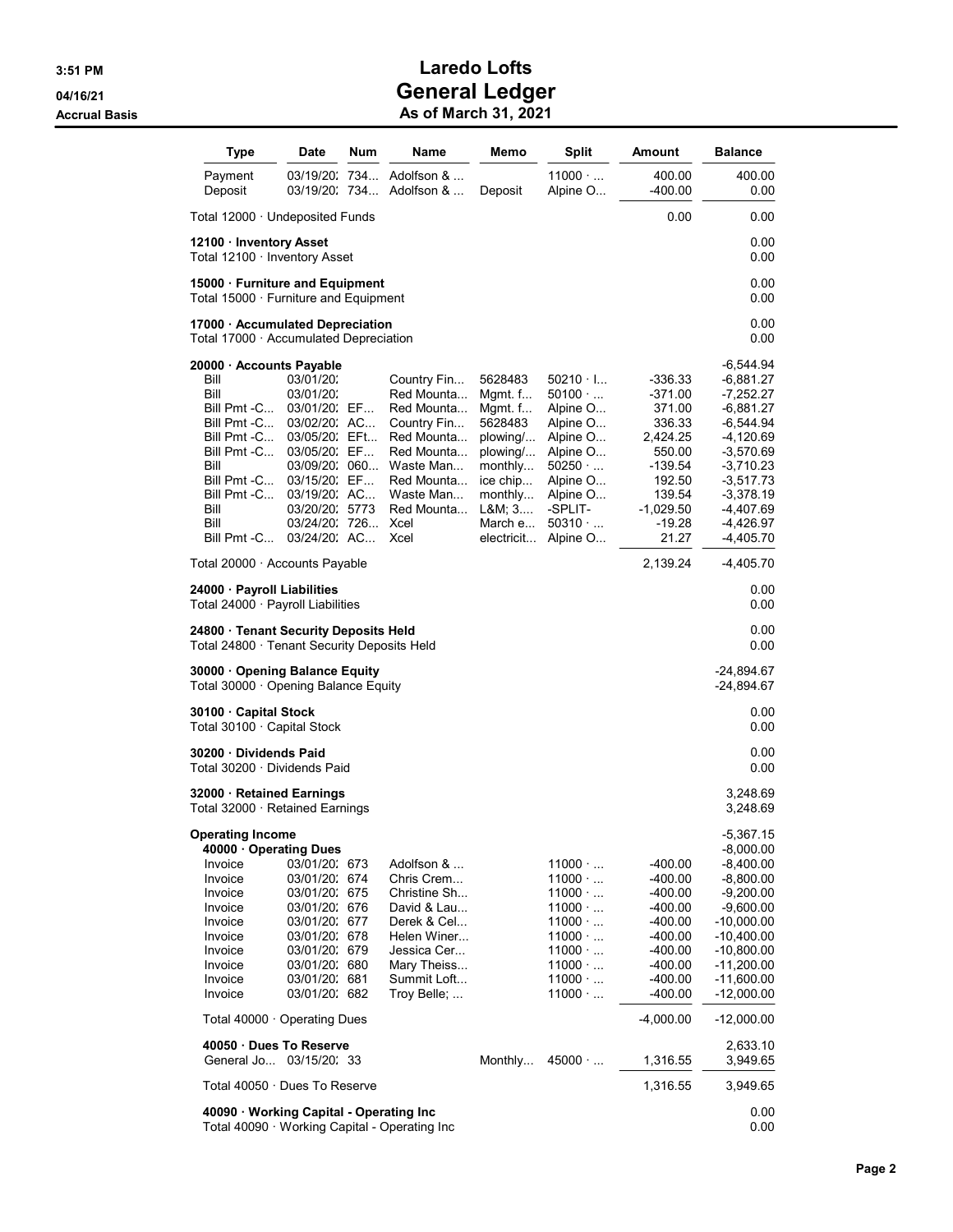| Type                                                                                 | Date                                                                 | Num | Name                   | Memo                    | <b>Split</b>       | Amount      | <b>Balance</b>                            |
|--------------------------------------------------------------------------------------|----------------------------------------------------------------------|-----|------------------------|-------------------------|--------------------|-------------|-------------------------------------------|
| 40100 Late Fees<br>Total 40100 · Late Fees                                           |                                                                      |     |                        |                         |                    |             | 0.00<br>0.00                              |
| 40500 Interest Income<br>Deposit                                                     | 03/31/20.                                                            |     |                        | Interest                | Alpine R           | $-0.16$     | $-0.25$<br>$-0.41$                        |
| Total 40500 · Interest Income                                                        |                                                                      |     |                        |                         |                    | $-0.16$     | -0.41                                     |
| 41000 Misc. Income<br>Total 41000 · Misc. Income                                     |                                                                      |     |                        |                         |                    |             | 0.00<br>0.00                              |
| <b>Operating Income - Other</b><br>Total Operating Income - Other                    |                                                                      |     |                        |                         |                    |             | 0.00<br>0.00                              |
| Total Operating Income                                                               |                                                                      |     |                        |                         |                    | -2,683.61   | -8,050.76                                 |
| Reserve Income<br>45000 · Reserve Dues<br>General Jo 03/15/20: 33                    |                                                                      |     |                        | Monthly                 | 40050              | -1,316.55   | $-2,633.10$<br>$-2,633.10$<br>$-3,949.65$ |
| Total 45000 · Reserve Dues                                                           |                                                                      |     |                        |                         |                    | $-1,316.55$ | -3,949.65                                 |
| 45050 · Reserve Interest Income<br>Total 45050 · Reserve Interest Income             |                                                                      |     |                        |                         |                    |             | 0.00<br>0.00                              |
| 45060 Special Assessment<br>Total 45060 · Special Assessment                         |                                                                      |     |                        |                         |                    |             | 0.00<br>0.00                              |
| <b>Reserve Income - Other</b><br>Total Reserve Income - Other                        |                                                                      |     |                        |                         |                    |             | 0.00<br>0.00                              |
| Total Reserve Income                                                                 |                                                                      |     |                        |                         |                    | -1,316.55   | $-3,949.65$                               |
| 49900 · Uncategorized Income<br>Total 49900 · Uncategorized Income                   |                                                                      |     |                        |                         |                    |             | 0.00<br>0.00                              |
| 50001 Cost of Goods Sold<br>Total 50001 · Cost of Goods Sold                         |                                                                      |     |                        |                         |                    |             | 0.00<br>0.00                              |
| Operating Expenses<br>50000 Legal/ Professional<br>Total 50000 · Legal/ Professional |                                                                      |     |                        |                         |                    |             | 6,042.14<br>0.00<br>0.00                  |
| 50035 HOA State Reg. Fee<br>Check                                                    | 03/04/20; debit                                                      |     | DORA                   |                         | ann. lice Alpine O | 38.00       | 0.00<br>38.00                             |
| Total 50035 · HOA State Reg. Fee                                                     |                                                                      |     |                        |                         |                    | 38.00       | 38.00                                     |
| 50100 · Management Fees<br>Bill                                                      | 03/01/20:                                                            |     | Red Mounta Mgmt. f     |                         | $20000 \cdot $     | 371.00      | 742.00<br>1,113.00                        |
| Total 50100 · Management Fees                                                        |                                                                      |     |                        |                         |                    | 371.00      | 1,113.00                                  |
| 50180 · Postage & Delivery<br>Total 50180 · Postage & Delivery                       |                                                                      |     |                        |                         |                    |             | 0.00<br>0.00                              |
| 50210 Insurance<br>Bill                                                              | 03/01/20:                                                            |     | Country Fin            | 5628483                 | $20000 \cdot $     | 336.33      | 672.66<br>1,008.99                        |
| Total 50210 · Insurance                                                              |                                                                      |     |                        |                         |                    | 336.33      | 1,008.99                                  |
| 50250 Trash Removal<br>Bill                                                          |                                                                      |     | 03/09/20 060 Waste Man | waste.in $20000 \cdot $ |                    | 139.54      | 540.39<br>679.93                          |
| Total 50250 · Trash Removal                                                          |                                                                      |     |                        |                         |                    | 139.54      | 679.93                                    |
| 50270 Snow Removal                                                                   | 50275 · Roof Ice/Snow Removal<br>Total 50275 · Roof Ice/Snow Removal |     |                        |                         |                    |             | 2,203.75<br>661.25<br>661.25              |
| Bill                                                                                 | 50270 · Snow Removal - Other<br>03/20/20: 5773                       |     | Red Mounta plowing     |                         | $20000 \cdot $     | 680.00      | 1,542.50<br>2,222.50                      |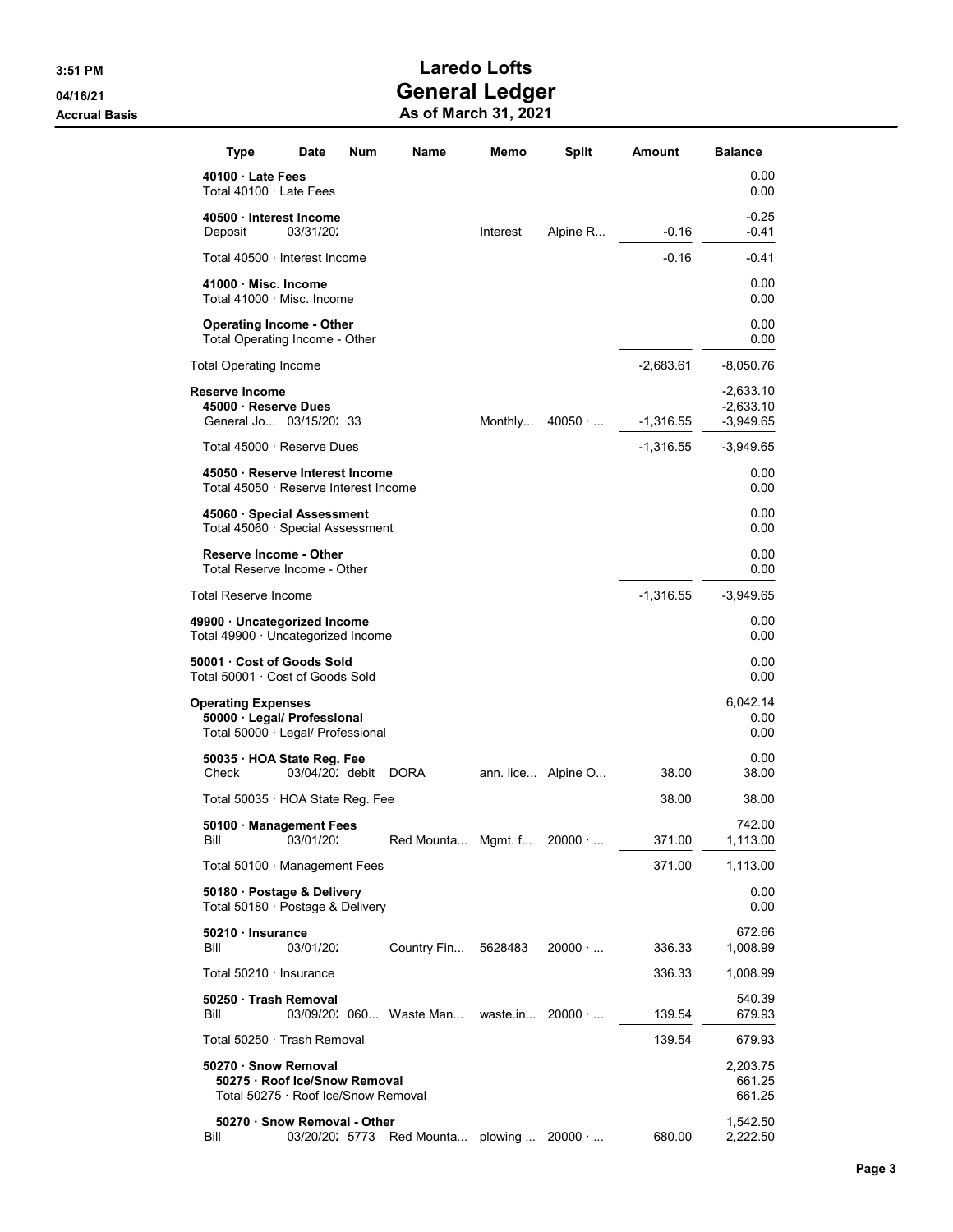| Type                                                                                                    | Date               | Num | <b>Name</b>                         | Memo     | <b>Split</b>   | Amount   | <b>Balance</b>           |
|---------------------------------------------------------------------------------------------------------|--------------------|-----|-------------------------------------|----------|----------------|----------|--------------------------|
| Total 50270 · Snow Removal - Other                                                                      |                    |     |                                     |          |                | 680.00   | 2,222.50                 |
| Total 50270 · Snow Removal                                                                              |                    |     |                                     |          |                | 680.00   | 2,883.75                 |
| 50290 · Security & Fire Safety<br>Total 50290 · Security & Fire Safety                                  |                    |     |                                     |          |                |          | 1,648.50<br>1,648.50     |
| 50310 Electric<br>Bill                                                                                  | 03/24/20 726  Xcel |     |                                     | March e  | $20000 \cdot $ | 19.28    | 42.34<br>61.62           |
| Total 50310 · Electric                                                                                  |                    |     |                                     |          |                | 19.28    | 61.62                    |
| 50320 Gen. Bldg. Maintenance<br>Bill                                                                    |                    |     | 03/20/20: 5773 Red Mounta repairs t |          | $20000 \cdot $ | 209.50   | 0.00<br>209.50           |
| Total 50320 · Gen. Bldg. Maintenance                                                                    |                    |     |                                     |          |                | 209.50   | 209.50                   |
| 50360 · Grounds & Parking Maint.<br>Bill                                                                | 03/20/20: 5773     |     | Red Mounta                          | ice chip | $20000 \cdot $ | 140.00   | 192.50<br>332.50         |
| Total 50360 · Grounds & Parking Maint.                                                                  |                    |     |                                     |          |                | 140.00   | 332.50                   |
| 51000 Miscellaneous<br>51005 · Bank Fees<br>Total 51005 · Bank Fees                                     |                    |     |                                     |          |                |          | 0.00<br>0.00<br>0.00     |
| 51000 Miscellaneous - Other<br>Total 51000 · Miscellaneous - Other                                      |                    |     |                                     |          |                |          | 0.00<br>0.00             |
| Total $51000 \cdot$ Miscellaneous                                                                       |                    |     |                                     |          |                |          | 0.00                     |
| <b>Operating Expenses - Other</b><br><b>Total Operating Expenses - Other</b>                            |                    |     |                                     |          |                |          | 0.00<br>0.00             |
| <b>Total Operating Expenses</b>                                                                         |                    |     |                                     |          |                | 1,933.65 | 7,975.79                 |
| <b>Reserve Expenses</b><br>60000 Exterior Painting/Staining<br>Total 60000 · Exterior Painting/Staining |                    |     |                                     |          |                |          | 2,478.92<br>0.00<br>0.00 |
| 60020 · Roof Repairs<br>Total 60020 · Roof Repairs                                                      |                    |     |                                     |          |                |          | 2,478.92<br>2,478.92     |
| 60300 Contigency<br>Total 60300 · Contigency                                                            |                    |     |                                     |          |                |          | 0.00<br>0.00             |
| <b>Reserve Expenses - Other</b><br>Total Reserve Expenses - Other                                       |                    |     |                                     |          |                |          | 0.00<br>0.00             |
| Total Reserve Expenses                                                                                  |                    |     |                                     |          |                |          | 2,478.92                 |
| 60200 Automobile Expense<br>Total 60200 $\cdot$ Automobile Expense                                      |                    |     |                                     |          |                |          | 0.00<br>0.00             |
| 61700 Computer and Internet Expenses<br>Total 61700 · Computer and Internet Expenses                    |                    |     |                                     |          |                |          | 0.00<br>0.00             |
| 62400 Depreciation Expense<br>Total 62400 · Depreciation Expense                                        |                    |     |                                     |          |                |          | 0.00<br>0.00             |
| 63300 · Insurance Expense<br>Total 63300 · Insurance Expense                                            |                    |     |                                     |          |                |          | 0.00<br>0.00             |
| 63400 · Interest Expense<br>Total $63400 \cdot$ Interest Expense                                        |                    |     |                                     |          |                |          | 0.00<br>0.00             |
| 63700 · Landscaping and Groundskeeping<br>Total 63700 · Landscaping and Groundskeeping                  |                    |     |                                     |          |                |          | 0.00<br>0.00             |
| 64300 Meals and Entertainment<br>Total 64300 · Meals and Entertainment                                  |                    |     |                                     |          |                |          | 0.00<br>0.00             |
| 64900 Office Supplies                                                                                   |                    |     |                                     |          |                |          | 0.00                     |